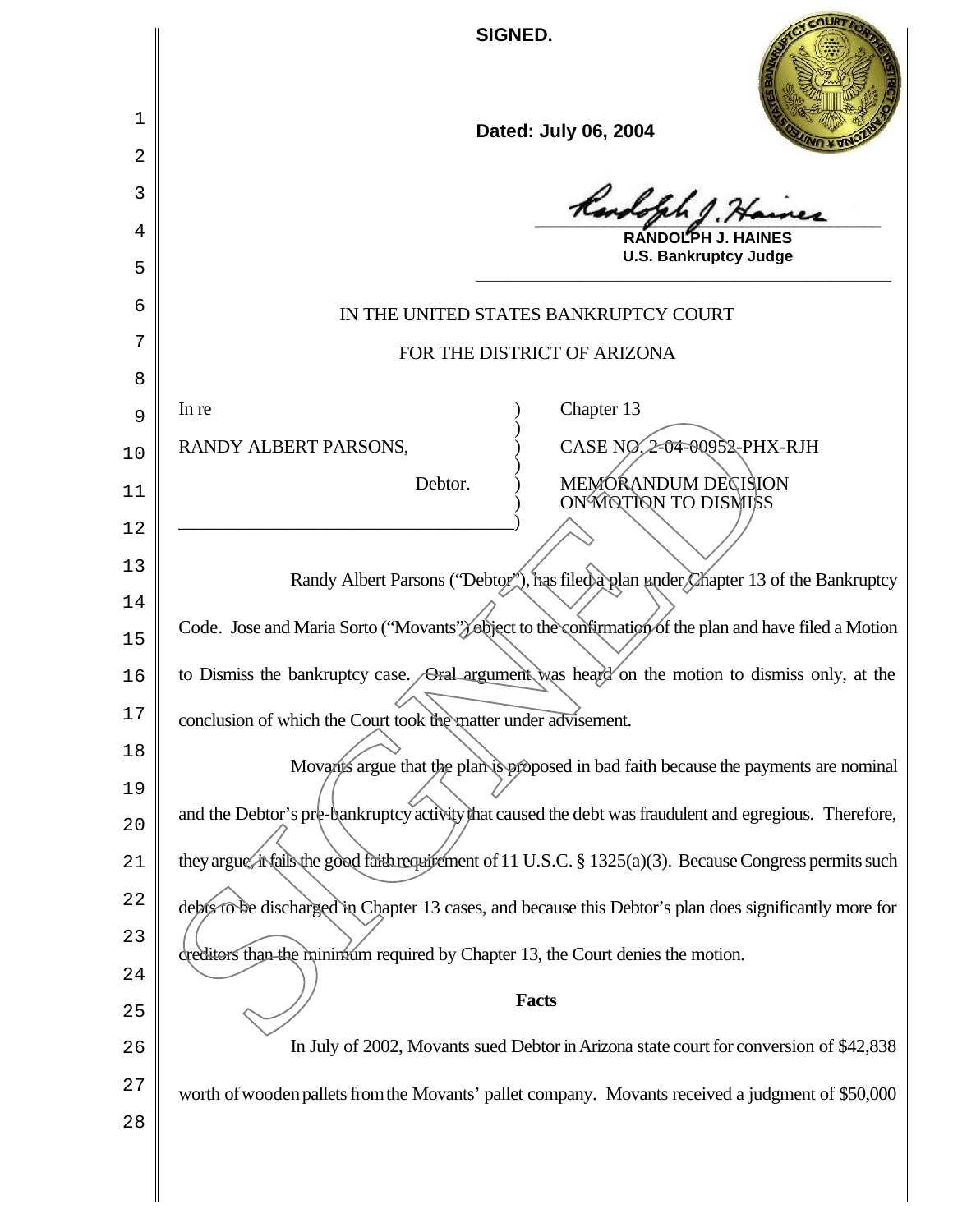| $\mathbf 1$ | against Debtor, which included over \$7,000 in punitive damages. Movants then commenced wage                  |
|-------------|---------------------------------------------------------------------------------------------------------------|
| 2<br>3      | garnishment proceedings against Debtor, and Debtor filed this case under Chapter 13.                          |
| 4           | Debtor's total unsecured claims, including Movants' judgment, are \$82,607.61. Debtor's                       |
| 5           | initial Chapter 13 plan proposed to commit all of Debtor's disposable income of \$100 a month for 36          |
| 6           | months, a total of \$990 to unsecured creditors. Debtor subsequently found a higher-paying job and            |
| 7           | amended his plan to pay \$202 a month and extended the payments from 36 months to 55 months for a             |
| 8<br>9      | total dividend of \$7,236.24 to unsecured creditors, or 8.8%. The plan continues to call for all of           |
| 10          | Debtor's available disposable income. Debtor has a total of \$150 in non-exempt assets that would be          |
| 11          | available to unsecured creditors in a Chapter 7 liquidation.                                                  |
| 12          | <b>Analysis</b>                                                                                               |
| 13<br>14    | Under 11 U.S.C. § 1325, confirmation of Chapter 18 plan requires, among other things,                         |
| 15          | that "the plan be proposed in good faith and not by any means forbidden by law." 11 U.S.C. §                  |
| 16          | $1325(a)(3)$ . In addition, if the holder of an allowed unsecured claim objects to the confirmation, then the |
| $17$        | court may not approve the plan unless (A) the value of the property to be distributed under the plan on       |
| 18<br>19    | account of such claim is not less than the amount of such claim; or (B) the plan provides that all of the     |
| 20          | debtor's projected disposable income to be received in the three-year periodwill be applied to                |
| 21          | make payments under the plan." § 1325(b)(1) (emphasis added).                                                 |
| 22          | While the Bankruptcy Code provides that all of a debtor's disposable income must be                           |
| 23<br>24    | applied to a Chapter $13$ plan, the Code does not provide a specific percentage of claims that needs to       |
| 25          | be paid under a Chapter 13 plan. The Code does provide a minimum payout level, which requires "the            |
| 26          | value of property to be distributed under the plan [to unsecured creditors]" not be less than "the            |
| 27<br>28    | amount that would be paid on such claim[s] if the estate of the debtor were liquidated under Chapter 7."      |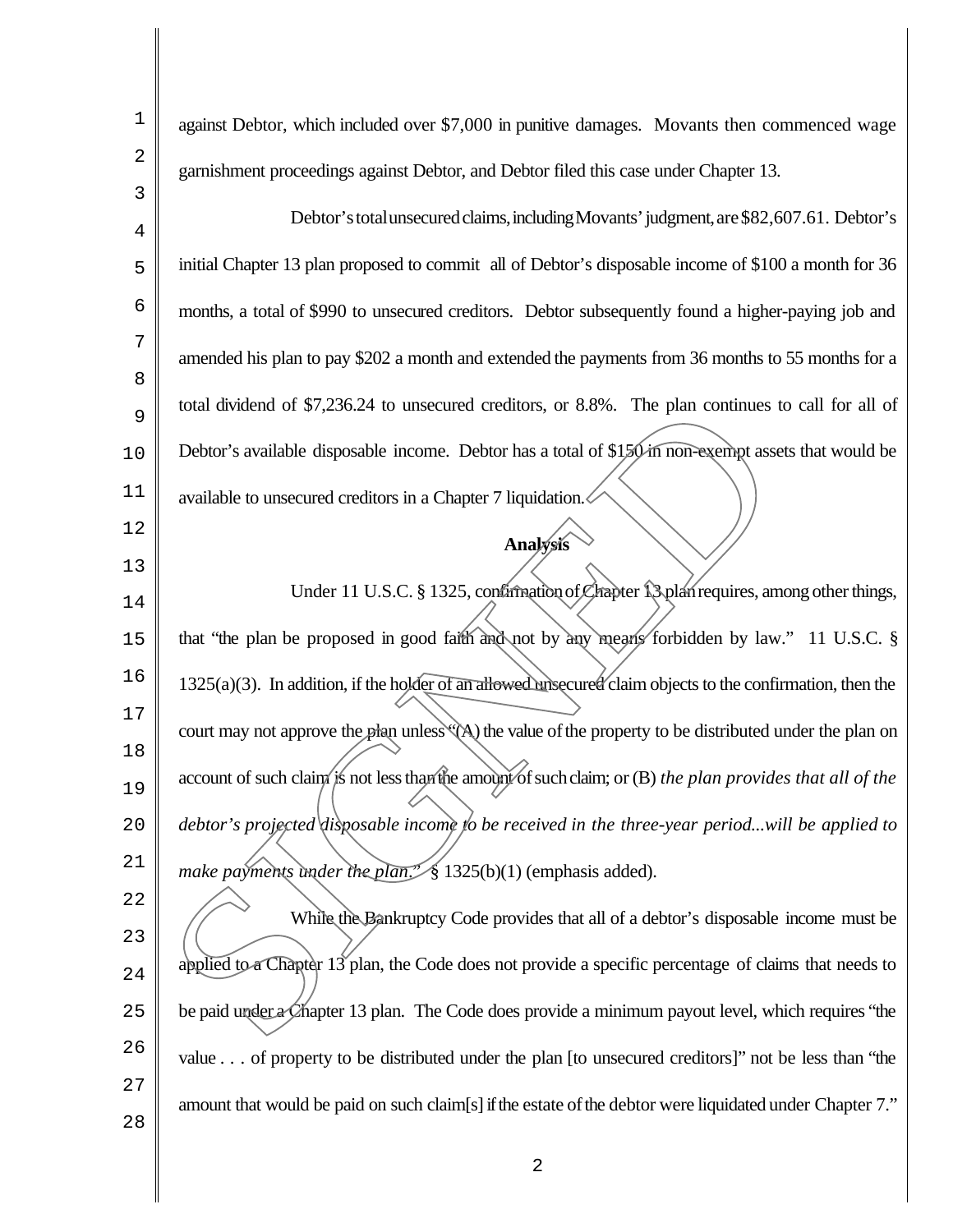| 1        | 11 U.S.C. § 1325(a)(4). In addition, the Ninth Circuit has held that a plan that provides nominal or zero                                                                                                                                 |
|----------|-------------------------------------------------------------------------------------------------------------------------------------------------------------------------------------------------------------------------------------------|
| 2        | payments to unsecured creditors does not, by itself, indicate bad faith. E.g., In re Metz, 820 F.2d 1495,                                                                                                                                 |
| 3<br>4   | 1498 (9 <sup>th</sup> Cir. 1987); <i>In re Gregory</i> , 705 F.2d 1118, 1121 (9 <sup>th</sup> Cir. 1983); <i>In re Warren</i> , 89 B.R. 87,                                                                                               |
| 5        | 92 (9 <sup>th</sup> Cir. B.A.P. 1988); <i>In re Slade</i> , 15. B.R. 910, 912 (9 <sup>th</sup> Cir. B.A.P. 1981). The Debtor's plan                                                                                                       |
| 6        | satisfies the minimum payout level required by the Code. He is paying a total of \$7,236.24 to unsecured                                                                                                                                  |
| 7        | creditors under the Chapter 13 plan, versus the \$150 in non-exempt assets unsecured creditors would                                                                                                                                      |
| 8<br>9   | receive under Chapter 7.                                                                                                                                                                                                                  |
| 10       | In regards to pre-bankruptcy activity, the Bankruptcy Code provides exceptions to the                                                                                                                                                     |
| 11       | discharge of certain debts incurred through various egregious acts. 11 U.S.C. $\frac{1}{2}3(a)$ . For example,                                                                                                                            |
| 12       | debts incurred through fraud, larceny, or intentional/destruction of property cannot be discharged in a                                                                                                                                   |
| 13<br>14 | Chapter 7 case. § 523(a)(2), (4) & (6). However, Congress specifically provided that these debts may                                                                                                                                      |
| 15       | be dischargeable under Chapter 13. <sup>1</sup> 11 <i>U.S.C.</i> § 523(a)(2)(4)(6) $\frac{1}{26}$ 1328(a). Because of this statutory                                                                                                      |
| 16       | provision, the Ninth Circuit Bankruptcy Appellate Panel has held that bad faith cannot be found "based                                                                                                                                    |
| 17       | merely upon the existence of such debts among the liabilities of an erstwhile Chapter 13 debtor." Slade,                                                                                                                                  |
| 18<br>19 | 15 B.R. at 912; see also Warren, 89 B.R. at 93 (finding that a nondischargeable debt under Chapter 7                                                                                                                                      |
| 20       | does not necessarily prevent a discharge under Chapter 13.) Debtor's plan does not violate any                                                                                                                                            |
| 21       | provisions of the Bankruptcy Code by seeking the discharge of a debt that would not be dischargeable                                                                                                                                      |
| 22       | in a Chapter 7 case, even if this debt arose from a conversion.                                                                                                                                                                           |
| 23       |                                                                                                                                                                                                                                           |
| 24<br>25 |                                                                                                                                                                                                                                           |
| 26       | <sup>1</sup> 11 U.S.C. $\sqrt{328(a)}$ specifically forbids discharge of debts "specified in paragraph (5), (8), or (9) of<br>section 523(a)" which involve child support and alimony student loans and injuries related to drunk driving |

 section 523(a)," which involve child support and alimony, student loans, and injuries related to drunk driving. However, the Code explicitly omits the other exemptions included in section 523(a). Specifically, for purposes of this case, paragraph (4) which deals with fraud and larceny, was omitted from the list of chapter 13 exceptions to discharge.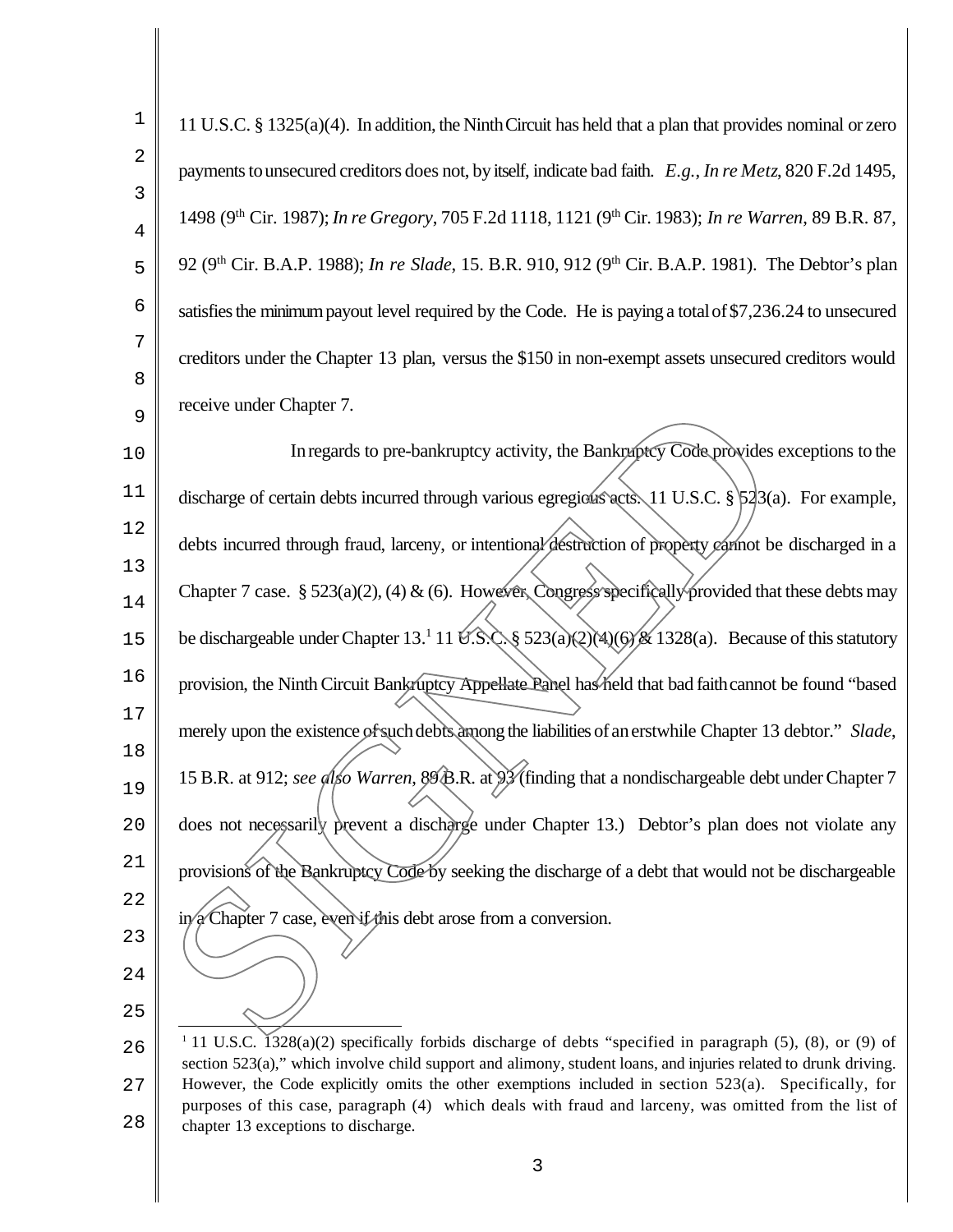| 1        | While the court in Warren recognized that nominal payments and the nondischargeability                                                                                                                                             |
|----------|------------------------------------------------------------------------------------------------------------------------------------------------------------------------------------------------------------------------------------|
| 2        | of debt in a Chapter 7 case may not indicate bad faith by themselves, the Panel did hold that bad faith                                                                                                                            |
| 3<br>4   | can be found based on a "totality of the circumstances" when all of these factors are considered together.                                                                                                                         |
| 5        | Warren, 89 B.R. at 92. Warren established 11 factors to consider in determining the good faith of a                                                                                                                                |
| 6        | proposed Chapter 13 plan. <sup>2</sup> Movants argue that considering all of the factors, especially the nominal                                                                                                                   |
| 7        | dividend (assuming less than 10% may be considered nominal) and the Debtor's pre-bankruptcy                                                                                                                                        |
| 8<br>9   | behavior, leads to a conclusion of bad faith. However, the Debtor asserts that considering all of the                                                                                                                              |
| 10       | factors, emphasizing his best efforts to pay into the plan, leads to a conclusion of good faith. So the                                                                                                                            |
| 11       | primary issue is whether bad faith exists in the plan proposal when the nominal dividend and pre-                                                                                                                                  |
| 12       | bankruptcy behavior are considered along with the Debtor's best efforts.                                                                                                                                                           |
| 13<br>14 | Debtor primarily focuses on his best efforts in making payments to the plan. For example,                                                                                                                                          |
| 15       | Debtor points out that he is paying all of his disposable income to the plan <sup>3</sup> and has extended the plan                                                                                                                |
| 16       | payments from 36 to 55 months/Debtor argues that his intentions are genuine and that he is honestly                                                                                                                                |
| 17<br>18 | pursuing Chapter 13 in order to repay his unsecured creditors whatever he can. (Debtor's Response to                                                                                                                               |
| 19       |                                                                                                                                                                                                                                    |
| 20       | <sup>2</sup> The Court in Warren enumerated the following eleven factors to consider in determining good faith: (1)<br>The amount of the proposed payments/and the amounts of the debtor's surplus; (2) The debtor's               |
| 21       | employment history, ability to earn and likelihood of future increases in income; (3) The probable or<br>expected duration of the plan: (4) The accuracy of the plan's statements of the debts, expenses and                       |
| 22       | percentage of repayment of unsecured debt, and whether any inaccuracies are an attempt to mislead the<br>court; (5) The extent of preferential treatment between classes of creditors; (6) The extent to which                     |
| 23       | secured claims are modified; (7) The type of debt sought to be discharged, and whether any such debt is<br>hondischargeable in Ch. $\mathcal{A}$ ; (8) The existence of special circumstances such as inordinate medical expenses; |
| 24       | (9) The frequency with which the debtor has sought relief under the Bankruptcy Reform Act; (10) The<br>motivation and sincerity of the debtor in seeking Ch. 13 relief; and (11) The burden which the plan's                       |
| 25       | administration would place upon the trustee.                                                                                                                                                                                       |
| 26       | Warren, 89 B.R. at 93.                                                                                                                                                                                                             |

27 28 <sup>3</sup>At least for purposes of their motion to dismiss, Movants do not dispute that all disposable income is committed to the plan. They do not, for example, argue that Debtor's lifestyle is extravagant or that he could reduce expenses to generate more disposable income.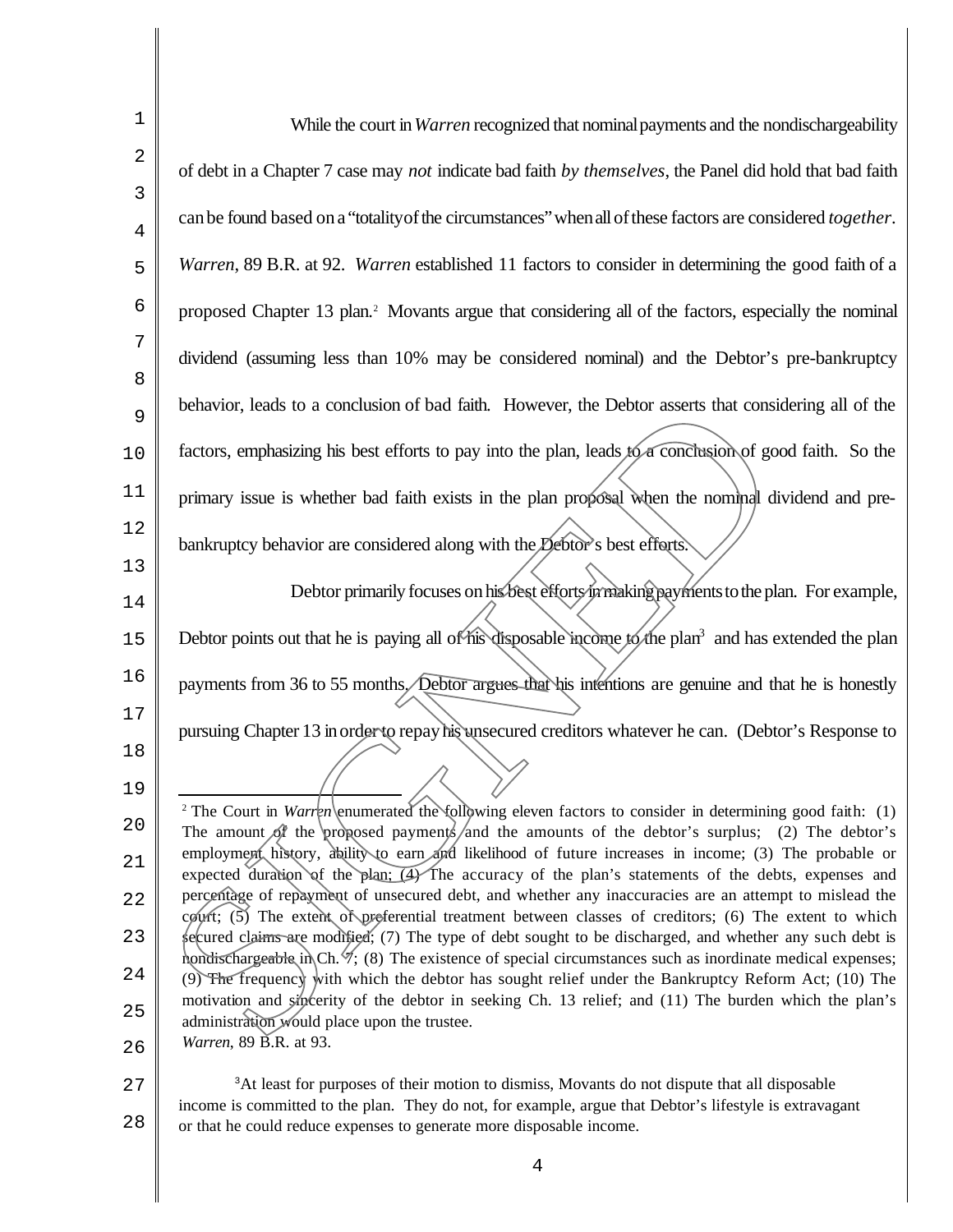| 1                   | Motion to Dismiss at 5.). Debtor asserts that taking these factors into consideration along with the other        |
|---------------------|-------------------------------------------------------------------------------------------------------------------|
| 2                   | relevant <i>Warren</i> factors establishes his good faith in proposing the plan. ( <i>Id.</i> at 2, 5.).          |
| 3<br>$\overline{4}$ | On the other hand, the Movants assert that according to Warren, best effort by itself is                          |
| 5                   | not enough to establish good faith. (Movants' Motion to Dismiss at 4-5.). They argue that when the                |
| 6                   | nominal amount of the dividend and the Debtor's pre-bankruptcy activity are taken into consideration,             |
| 7<br>8              | good faith is clearly lacking from the Debtor's proposal. ( <i>Id.</i> at 5.).                                    |
| 9                   | Although the Warren court does state that a debtor's best effort by itself is not enough                          |
| 10                  | to show good faith, the court also suggests that best effort is a significant indication of good faith.           |
| 11                  | Warren, 89 B.R. at 94, 95. In fact, the court in Warren cites (avorably to $n $ re Slade, which has               |
| 12                  | similar facts to the Debtor's situation. <i>Id.</i> at 94.                                                        |
| 13<br>14            | In Slade, the appellant held a judgment for embezzlement against the debtor totaling                              |
| 15                  | \$37,667. Slade, 15 B.R. at 910. The Debtor subsequently filed a petition under Chapter 13, which                 |
| 16                  | proposed payments totaling \$1,708, or less than 5% of the total unsecured claims. Id. However, the               |
| 17                  | payments represented all of the debtor's disposable income and his best efforts to pay. Id. at 912. The           |
| 18<br>19            | appellant argued that there was a lack of good faith because the plan's dividend was nominal and by               |
| 20                  | utilizing Chapter $13$ , the debtor was obtaining a discharge that would not be available under a Chapter         |
| 21                  | 7. Id. at 910. The court recognized that taken individually these factors would not be sufficient to find         |
| 22                  | bad faith. Id. at 912. Nevertheless, taking these factors into consideration, the court held that "the fact"      |
| 23                  |                                                                                                                   |
| 24                  | that a debtor's plan represents his best effort is a <i>significant indication of good faith</i> on his part. Id. |
| 25                  | (emphasis added). The court went on to state that "[a]bsent any showing of a willful attempt to misuse            |
| 26                  | Chapter 13 in defraud of creditors, best effort plans should normally satisfy the good faith requirement."        |
| 27                  | Id.                                                                                                               |
| 28                  |                                                                                                                   |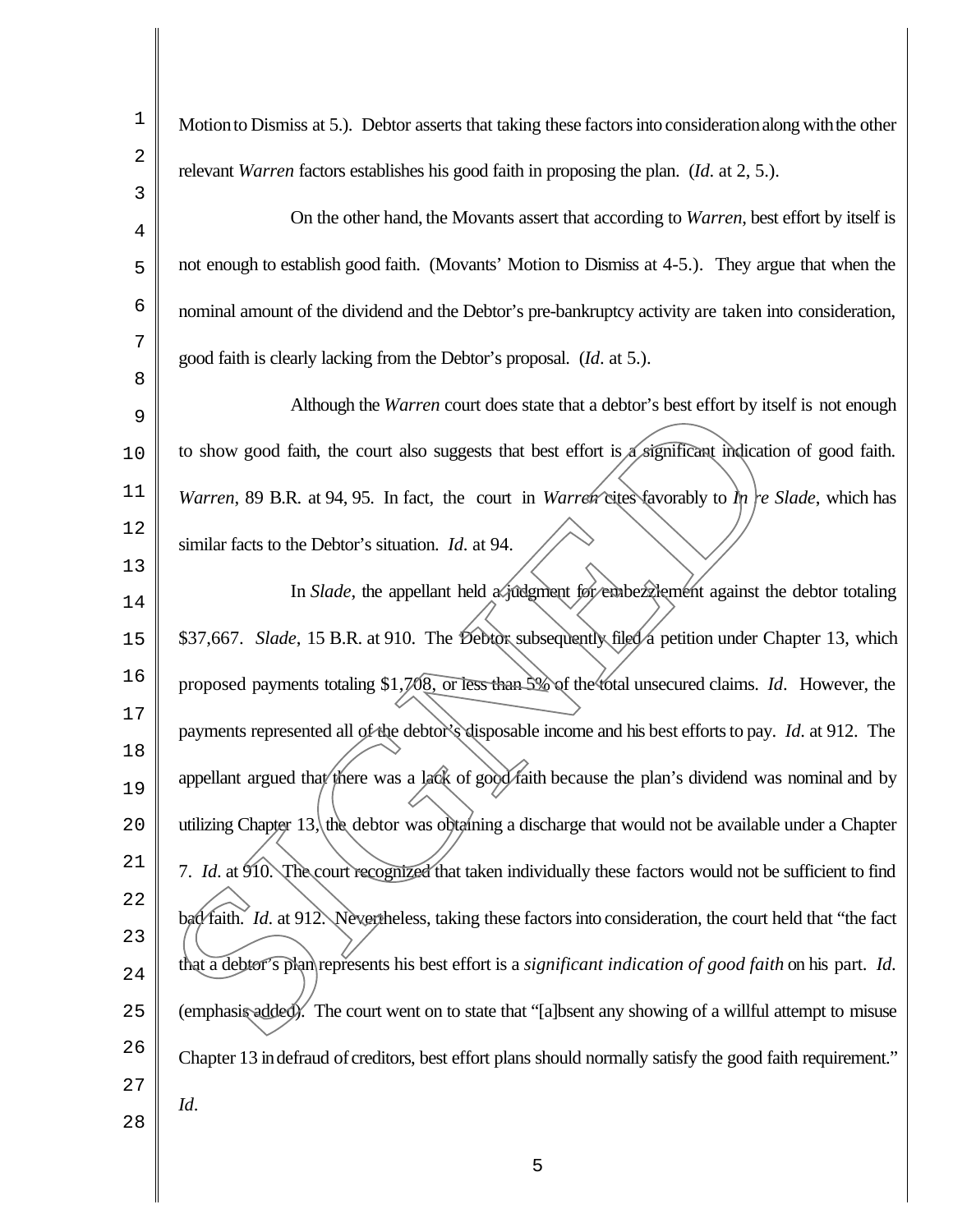| $\mathbf 1$  | Similar to <i>Slade</i> , Movants have a judgment against the Debtor for an egregious act,                  |
|--------------|-------------------------------------------------------------------------------------------------------------|
| $\mathbf{2}$ | conversion of property. The plan's dividend is considered nominal by the Movant (less than 9% of            |
| 3<br>4       | unsecured claims), and the Debtor's debt to Movant would not be dischargeable under Chapter 7.              |
| 5            | However, Movants do not dispute that Debtor is making his best effort to pay into the plan. In fact,        |
| 6            | Debtor is proposing to pay all of his disposable income into the plan and even extended the plan from       |
| 7            | 36 months to 55 months. And Movant has not shown a willful attempt by the Debtor to misuse Chapter          |
| 8<br>9       | 13 in defraud of creditors. While Debtor may be gaining a benefit under Chapter 13 that he wouldn't         |
| 10           | have under Chapter 7, simply exercising a legal right granted by Congress by filing for Chapter 13 under    |
| 11           | the Bankruptcy Code is not misusing the Code or defrauding creditors.                                       |
| 12           | Although Movant relies heavily on Warren, the holding in Warren does not support                            |
| 13<br>14     | dismissal on a motion to dismiss. The primary purpose of the Warren decision and its stated conclusion      |
| $15$         | was to make sure Debtors were not filing "Chapter 13 plans that are in essence veiled Chapter 7 cases."     |
| 16           | Warren, 89 B.R. at 95. For example, the court stated, "[w] here there is an absence of any significant      |
| $17$         | factual element distinguishing the circumstances of a Chapter 13 petition with a substantial                |
| 18<br>19     | nondischargeable debt/from those attendant to a Chapter 7 petition, the debtor should not be permitted      |
| 20           | to nullify major provisions of 11 U.S.C. § 523 merely by paying an insignificant portion of the             |
| 21           | nondischargeable debt." Id. Here, this is not the case. The Debtor is paying significantly more to          |
| 22           | unsecured creditors under Chapter 13 than he would under Chapter 7. Although the dividend is only           |
| 23<br>24     | 8.8% to unsecured creditors, the \$7,236 that will go to unsecured creditors is substantially more than the |
| 25           | \$150 that would be divided up under Chapter 7. The result under Chapter 13 is significantly                |
| 26           | distinguishable from a Chapter 7 plan, thus, the Debtor's Chapter 13 plan is more than a "veiled Chapter    |
| 27           | $7.$ "                                                                                                      |
| 28           |                                                                                                             |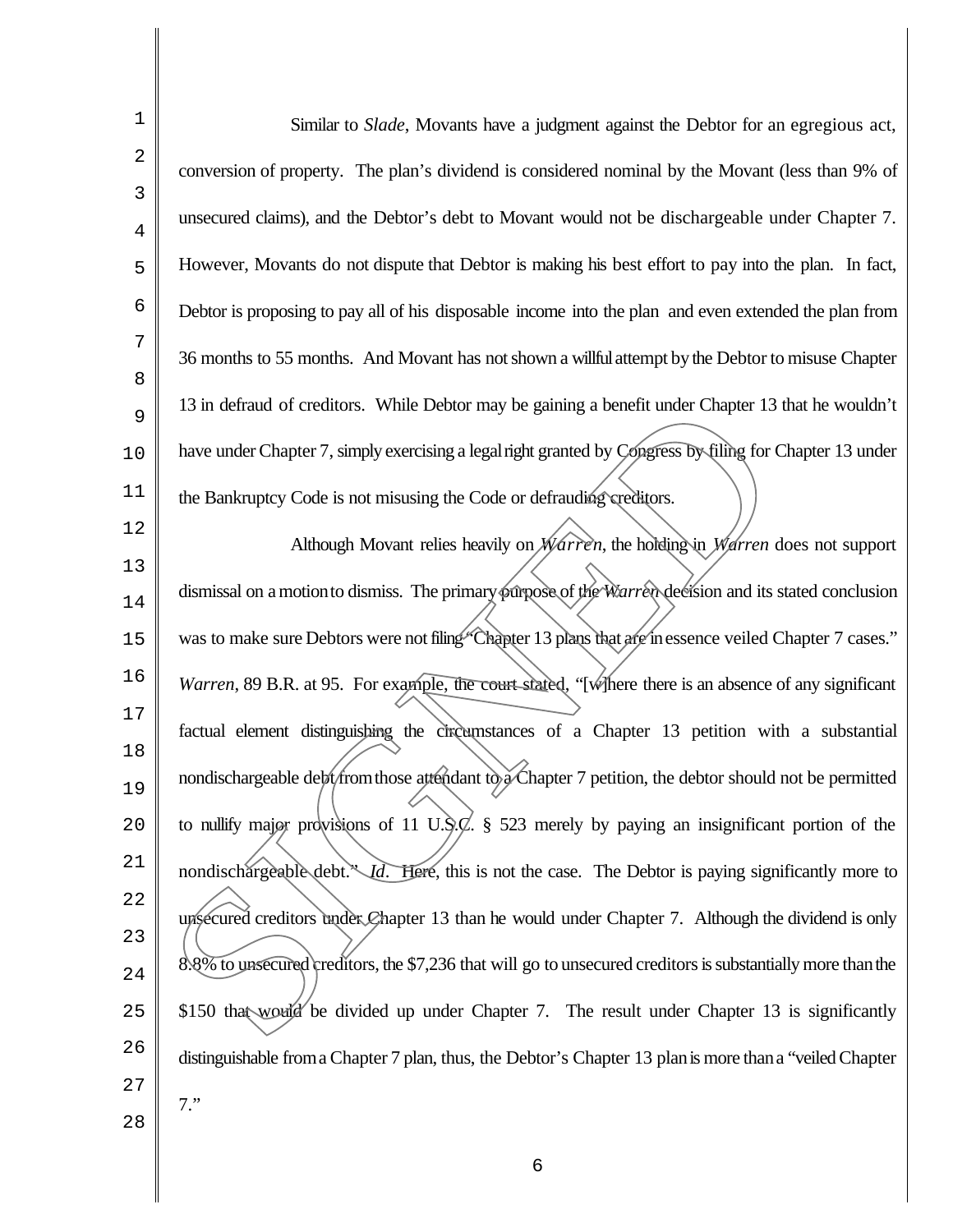| Although it may appear unfair that a Debtor may evade a judgment for fraud or                                       |
|---------------------------------------------------------------------------------------------------------------------|
| conversion under Chapter 13 by paying a fraction of the total owed, this was the intent of Congress which           |
|                                                                                                                     |
| The Code does not prohibit Chapter 13 filings by debtors who incurred the debt through                              |
|                                                                                                                     |
| egregious behavior. In fact, the Code implicitly invites such cases by explicitly leaving them out of the           |
| exclusions under 11 U.S.C. $\S$ 1328(a)(2). This section states that upon completion of the payments                |
| under the plan, "the court shall grant the debtor a discharge of all debts provided for by the plan,                |
| except any debt: (2) of the kind specified in paragraph $(5)/(8)$ , or (9) of section $5/23$ (a) of this title." If |
| Congress did indeed want to exclude debts associated with all egregious behavior, it could have very                |
|                                                                                                                     |
| easily added paragraphs (2), (4) and (6) of \$523(a) which deal with fraudulent acts, larceny, and                  |
| intentional destruction of property. Or it could have very easily provided a condition to the discharge of          |
| such debts, such as a minimum payment. But it did not. Although this may be unfair, it is the job of this           |
| Court to apply the law as Congress intended, not according to our own interpretation of fairness.                   |
|                                                                                                                     |
|                                                                                                                     |
| Debtor has incurred a debt owed to Movants as a result of converting their property.                                |
| Although through Chapter 13 he is paying a fraction of the debt owed, he is meeting the requirement of              |
| the Code by paying more than unsecured creditors would receive under a Chapter 7 liquidation. As the                |
| court in <i>Slade</i> said, "Chapter 13 has no minimal 'entrance fees' beyond those set forth in 11 U.S.C. §        |
| 1325(a)(4). <i>Stade</i> , 15 B.R. at 913. In addition, the fact that the debt was incurred through fraud and       |
|                                                                                                                     |
| will be discharged under Chapter 13 does not indicate bad faith. Congress specifically provided an                  |
|                                                                                                                     |
|                                                                                                                     |